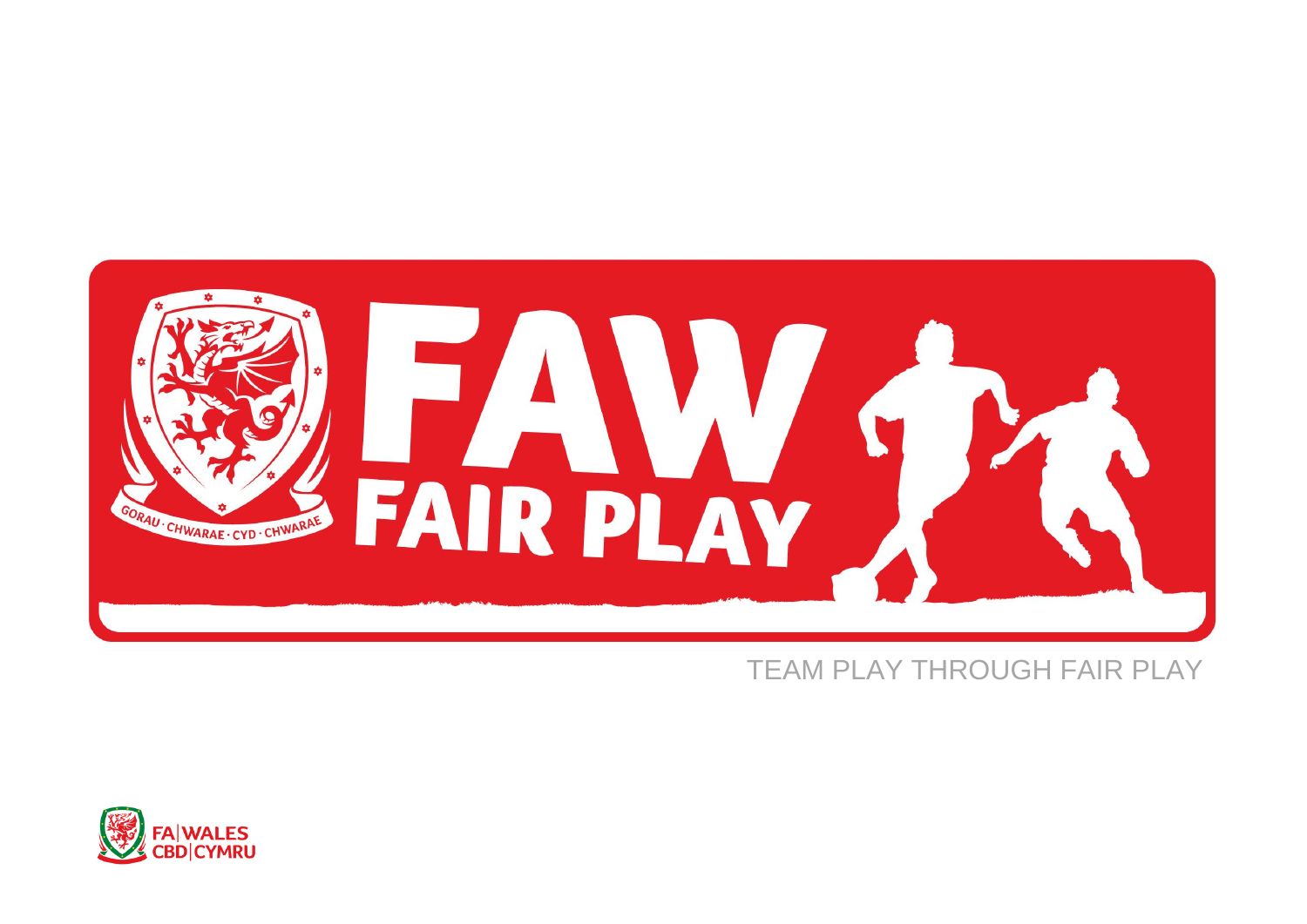# FAW Fair Play

**Aim**<br>The aim of the *FAW Fair Play Code* is to encourage good<br>behaviour and raise awareness of the 'Fair Play' behaviour and raise awareness of the 'Fair Play' message.

The *FAW Fair Play Code* is to inspire players, clubs and supporters to take an active role in promoting this message for the benefit of football at every level in Wales, as we all have a collective responsibility for the image of the game.





### The Code

#### Play Fair

There is no value to victory if it has been achieved unfairly or dishonestly. Playing fair is more satisfying and rewarding. Even when a game is lost, playing fair earns respect while dishonesty only brings shame.

#### Play to Win, Accept Defeat with Dignity

Winning is the object of any game. Never set out to lose but remember that nobody wins all the time and it is important to lose graciously. Do not seek excuses for defeat as reasons will always be self-evident. The winners should always be congratulated with good grace. No blame should be directed at the referee or anyone else and there should always be a determination to do better next time. Good losers always earn more respect than bad winners.

#### Observe the Laws of the Game

The rules of football are simple and easy to learn. In learning the rules a greater understanding of the game will be gained. Through a better understanding of the game, players, clubs and supporters will have a greater respect for the referee's decisions. It is equally important to understand the spirit of the rules. They are designed to make the game fun to play and fun to watch. By following the rules, the game will be more enjoyable for all.

#### Respect Opponents, Team-mates, Referees, Officials and Spectators

Respect is part of the game and is fundamental to the *FAW Fair Play Code*. Without opponents there can be no game. Everyone has the same rights, including the right to be respected. In a team all members are equal. Referees are there to maintain discipline and Fair Play. Always accept their decisions without arguing and help them to enable all participants to have a more enjoyable game. Officials are also part of the game and must be respected accordingly. Spectators provide a game with atmosphere. They want to see the game played fairly but they too must behave fairly and with respect themselves.

#### Promote the Interests of Football

Football is the world's greatest game. But it always needs everybody's help to maintain its greatness. Think of football's interests before your own. Think how your actions may affect the image of the game in Wales. Talk about the positive aspects of the game. Encourage other people to watch and play fairly. Help others to have as much fun from football as you do. Be an ambassador for the game in Wales.

#### Honour Those Who Defend Football's Good Reputation

The good name of football has survived because the vast majority of people who love the game are honest and fair. Sometimes somebody does something exceptional that deserves the recognition of the FAW. They should be honoured and their fine example publicised. This encourages others to act in the same way. Between the FAW and yourselves we can help to promote football's image by publicising its good deeds.

#### **Reject Negative Outside Interests**

Football's popularity sometimes makes it vulnerable to negative outside interests. Drugs have no place in football, in any other sport or in society as a whole. Say no to drugs. Help to kick racism and bigotry out of football. Treat everyone involved in the same with equal respect, regardless of their religion, race, sex or national origin. Show zero tolerance for gambling on games in which you participate. It negatively affects your ability to perform and creates the appearance of a conflict of interests. Show that football does not want violence, even from your own fans. Football is sport, and sport should be played peacefully in a safe environment.

#### Football Community

Football has an incredible power, which can be used to make your community a better place in which everyone can live. Use this powerful platform to promote peace, equality, health and education for everyone. Make the game better by taking it into your community.